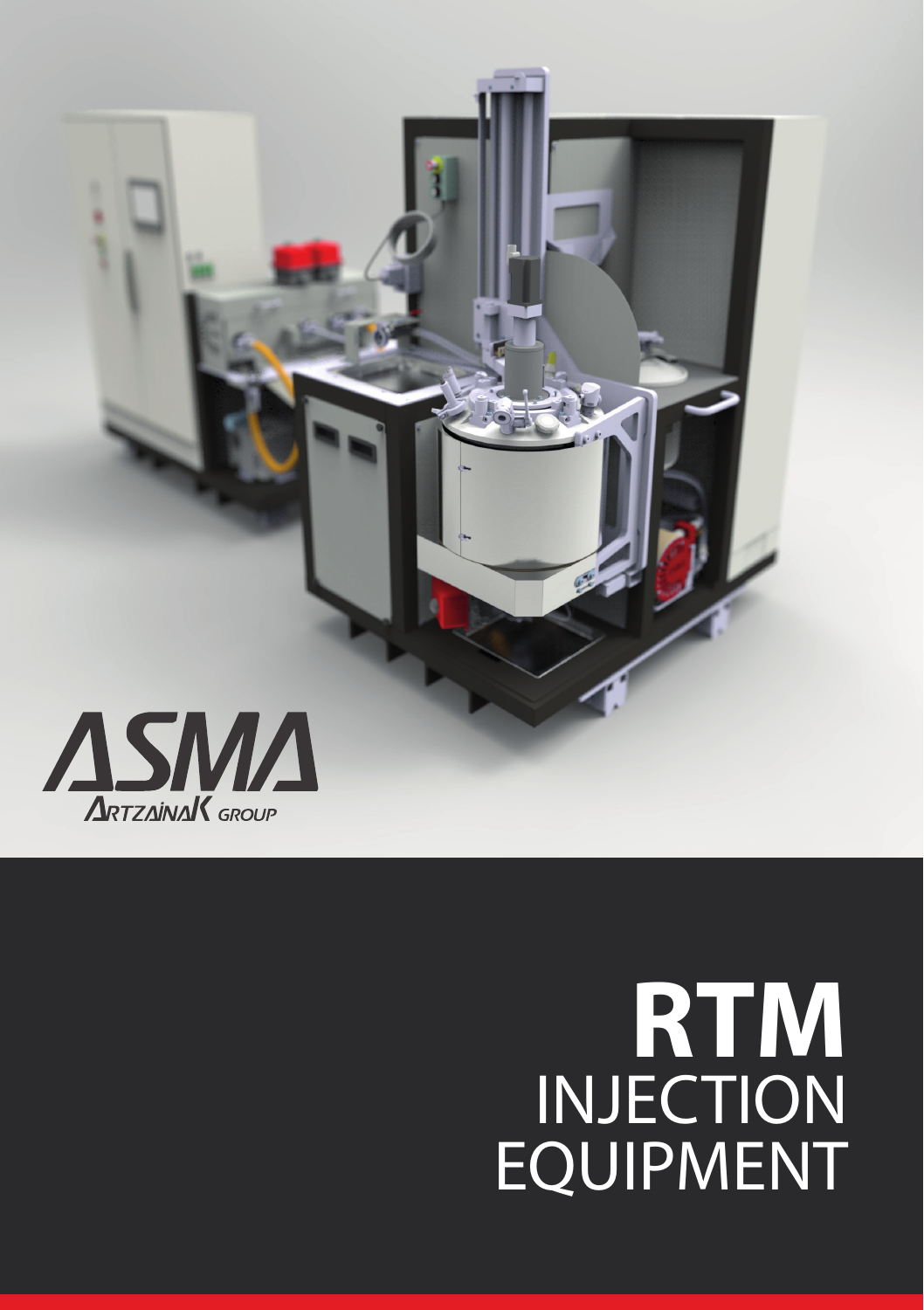# DESIGN SERVICES **DRIVING INNOVATION**

For over 15 years, ASMA has been developing innovative industrial systems for the aeronautical, automobile and boating sectors among others. Its core strengths lie in mechanics, hydraulics/ pneumatics, industrial automation and computerized commandcontrol technology.

ASMA designs and produces equipment customized to client specifications.

### OUR **STRENGTHS**

- **N** Custom-designed RTM
- **S** End-to-end management
- **S** Efficient process control
- **S** Efficient cleaning

### OUR **REFERENCES**

- **N** Dassault Aviation
- **N** Duqueine
- **N** Pika
- **N** Compositadour

### YOUR PARTNER IN **RTM PROJECTS**

Each RTM application is specific, as every client has its own constraints and requirements.

ASMA offers RTM injection equipment based on reliable, field-proven solutions, tailored to each particular case. Its machines are fitted with a unique system to efficiently and automatically clean all its components.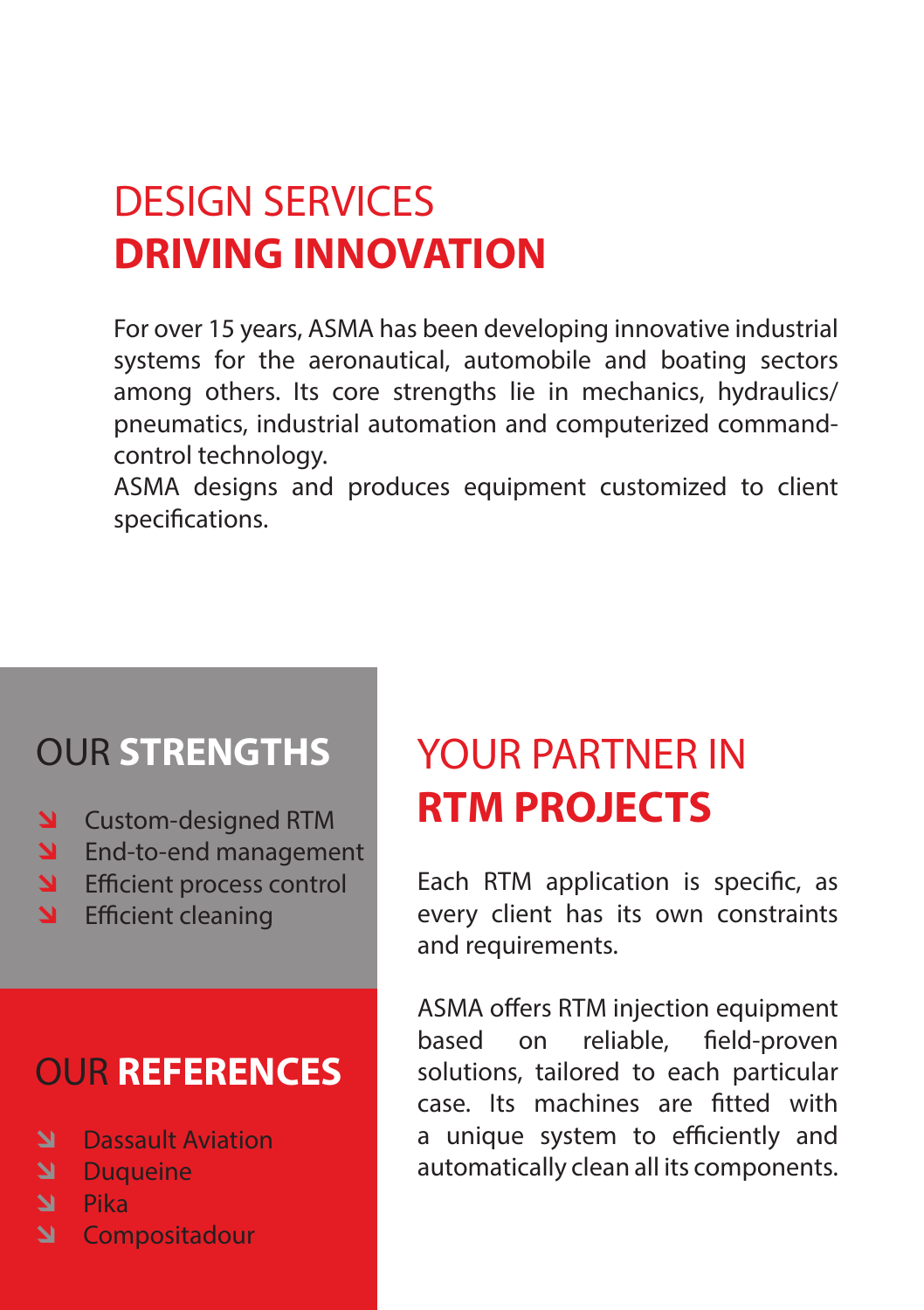

# PERFORMANCE OF THE **ASMA RTM**

Resin preparation:

- heating and thermal regulation of the resin
- degassing and mixing of the resin
- level control of the resin

Resin injection:

- heating and thermal regulation of the resin
- adjustment of injection volume and flow-rate
- injection pressure control

Automatic cleaning:

- selection of the most suitable cleaning cycle
- elimination of residual resin
- efficient cleaning and drying of all the components